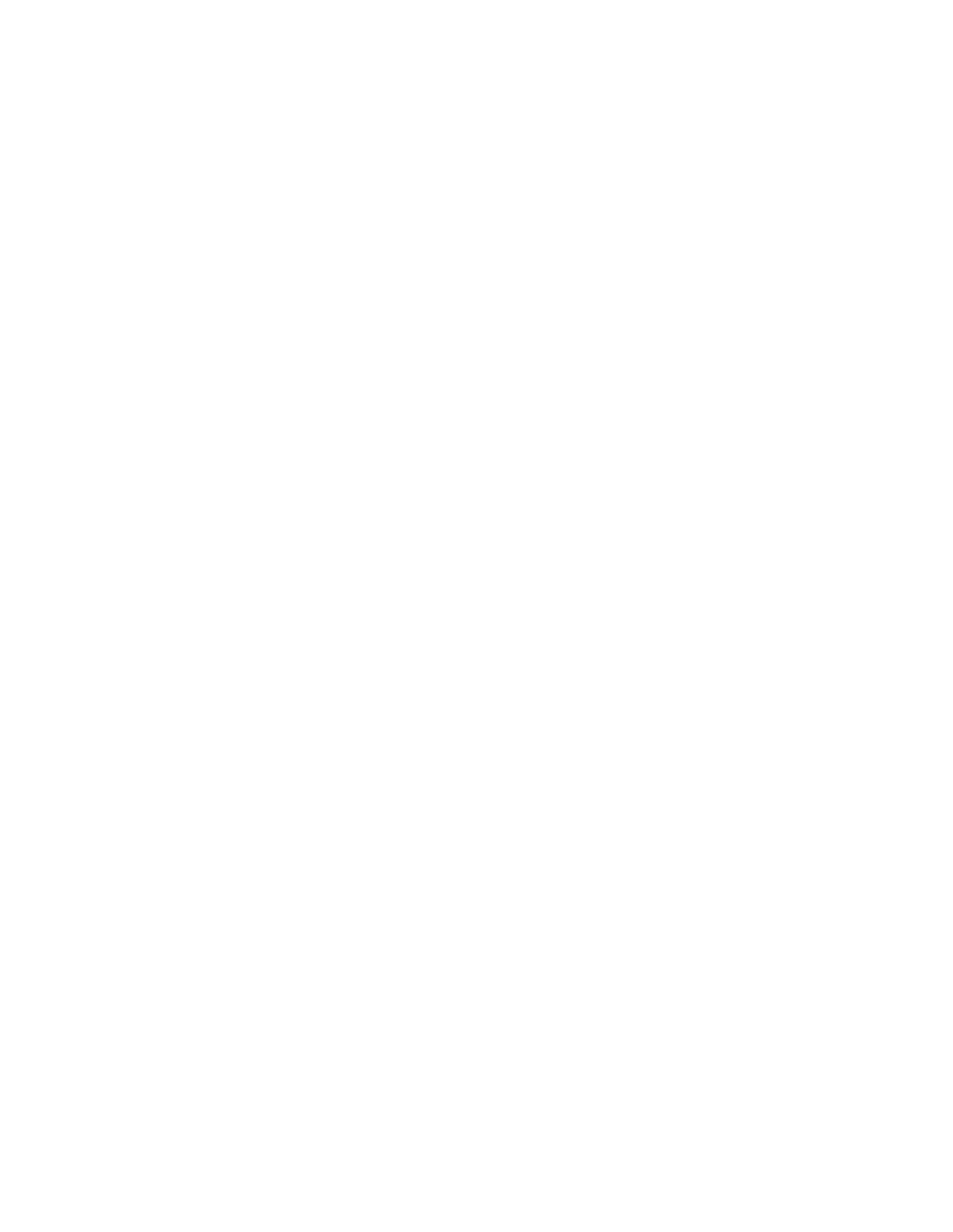## Commentary

#### 2020 Cyber And Privacy Coverage – A Year In Review

By Scott M. Seaman and Judith A. Selby

[Editor's Note: Scott M. Seaman is a Chicago-based partner with the national law firm of Hinshaw & Culbertson LLP and Co-Chair of the firm's global Insurance Services Practice Group. He focuses on complex first- and thirdparty insurance coverage and reinsurance law. Judith A. Selby is a New York-based partner of Hinshaw & Culbertson LLP. She focuses on complex first- and third-party insurance coverage litigation. The commentary is provided for general informational purposes only and is not intended to constitute legal advice. Any commentary or opinions do not reflect the opinions of Hinshaw & Culbertson LLP, their clients, or LexisNexis®, Mealey Publications™. Copyright  $\odot$  2021 by Scott M. Seaman and Judith A. Selby. Responses are welcome.]

#### I. An Overview Of 2020 Cyber And Privacy **Developments**

Insurers have faced a wide range of cyber and privacy challenges in 2020 across various policy lines, some of which were exacerbated by the COVID-19 pandemic. In this article, we explore key issues and coverage developments impacting insurers in this evolving area.

To date, the vast majority of cyber coverage decisions have involved traditional first-party, third-party, and crime/fraud policies. Claims under those policies commonly are referred to as silent cyber or non-affirmative cyber claims. Most U.S. insurers have eliminated or substantially limited coverage for cyber losses under some of these policies. Where any coverage is afforded, it often is subject to relatively small sub-limits.

Prompted by a mandate from the UK Prudential Regulation Authority to either affirmatively cover or exclude cyber acts (malicious acts) and cyber incidents (accidental or operational error) by January 1, 2020, two UK insurance industry associations, the Lloyd's Market Association (LMA) and the International Underwriting Association of London (IUA), issued new cyber exclusions to eliminate or substantially limit potential coverage under those policies for cyber-related claims.<sup>1</sup> The "absolute" exclusion would preclude coverage for all cyber-related claims, and the less restrictive version contains a carve out for ensuing fire or explosion. The LMA also is considering revisions to the cyber war exclusion.<sup>2</sup>

Most insurers in the cyber insurance market now have issued several iterations of cyber-specific policies. Rulings under these policies are expected to be rendered with increasing frequency over the next couple of years.<sup>3</sup> Indeed, cyber insurers have experienced a steep increase in claims in 2020, driven primarily by ransomware claims, often coupled with data extraction, and business email compromise events. The costs associated with ransomware claims in particular have risen dramatically, due to increased ransom demands, threats to disclose extracted data, and related business interruption costs. To further raise the stakes associated with ransomware, the Office of Foreign Assets Control (OFAC) and the Financial Crimes Enforcement Network (FinCEN), both of which are creatures of the U.S. Department of the Treasury, issued advisories in October 2020 concerning ransom payments. The OFAC advisory stated: ''Companies that facilitate ransomware payments to cyber actors on behalf of victims, including financial institutions, cyber insurance firms, and companies involved in digital forensics and incident response,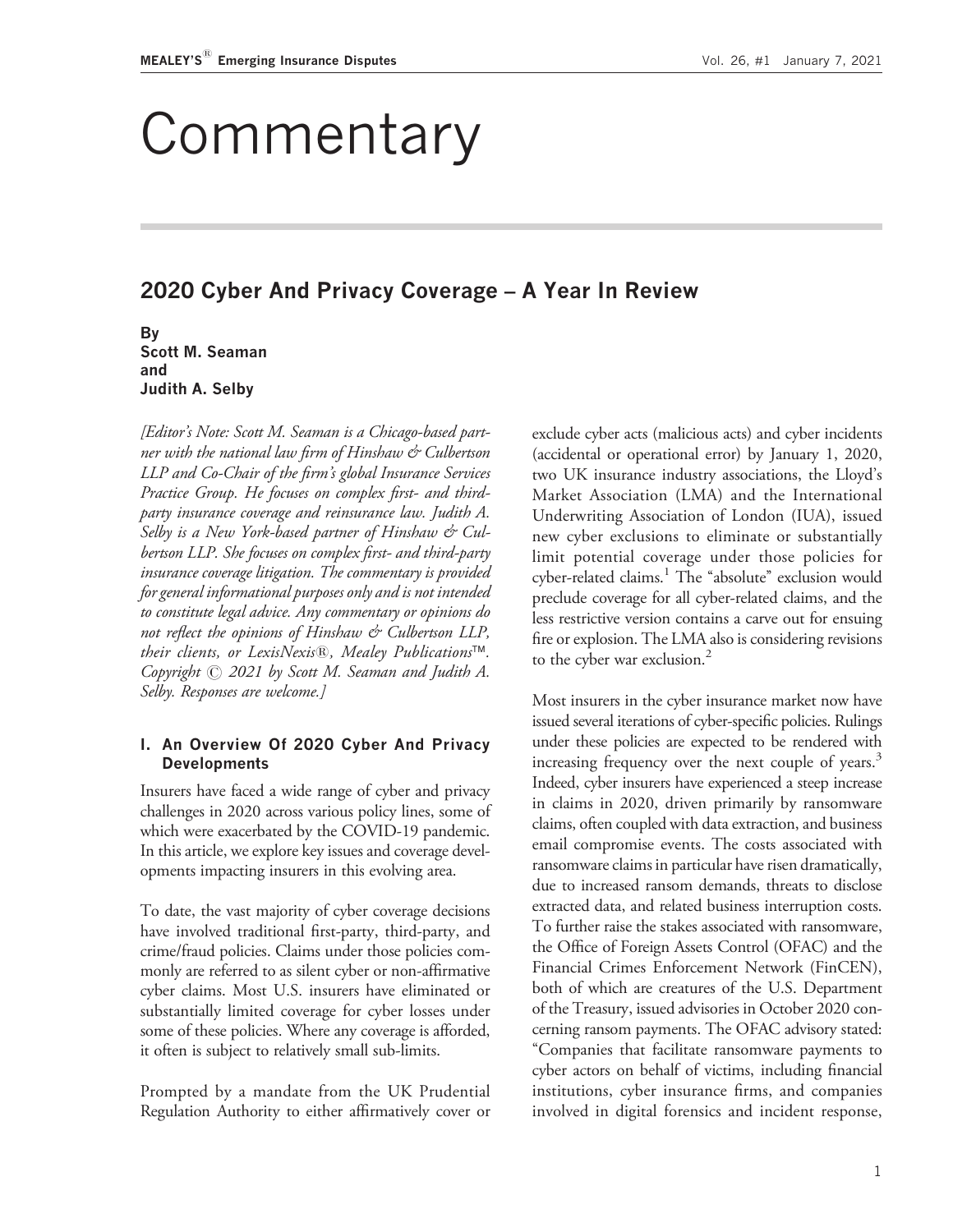not only encourage future ransomware payment demands but also may risk violating OFAC regulation.'' The FinCEN advisory noted that ''[e]ntities engaged in money services business activities (such as money transmission) are required to register as an MSB with FinCEN, and are subject to [Bank Secrecy Act] obligations, including filing suspicious activity reports (SARs).'' The advisories underscore the complexity of responding to a ransomware event. They also highlight the importance of developing an appropriate incident response plan that addresses sanctions compliance and suspicious activity reporting obligations in the ransomware context.

In addition, the pandemic-driven, and largely unplanned, massive shift to remote work has created increased cyber risks that have already led to an uptick in cyber claims activity. The 2020 Allianz Cyber Risk Trends Report recently noted a small number of COVID-related cyber claims, while indicating that an increase in cybercrimes is likely.<sup>4</sup>

In the absence of comprehensive federal laws, individual states continue to adopt their own privacy laws and regulations. The groundbreaking California Consumer Privacy Act (CCPA) went into effect in January 2020. Similar to the EU's General Data Protection Regulation, the CCPA created a number of privacy rights for California consumers and obligations for businesses that collect and process personal information. Although the California Attorney General has yet to commence a CCPA enforcement action, several class action lawsuits have already been filed pursuant to the Act's limited private right of action. With the ink barely dry on the CCPA, California residents voted in November to approve the California Consumer Privacy Rights Act (CPRA), which further expands consumer privacy rights. The CPRA also creates a statewide privacy agency that will be charged with enforcement of privacy laws. This likely will lead to increased enforcement actions for privacy violations in California.

Class action cases, often culminating in multi-million dollar settlements, continue to be filed for alleged violations of the Illinois Biometric Information Privacy Act (BIPA). BIPA currently is the country's only biometric information privacy law with a private right of action.<sup>5</sup> Although BIPA settlements against social media giants like Facebook have garnered the most publicity, its important to note that BIPA claims have been filed

against entities of all sizes. Many BIPA cases have arisen in the employment context, where biometric technologies are used for timekeeping and identity verification functions.

With all the focus this year on ransomware, BIPA, and CCPA, it is important to keep in mind that data breach class action litigation is continuing. The defense of those cases was further complicated in 2020 by successful challenges to the utilization of work product protection to shield forensic reports from discovery.<sup>6</sup>

In New York, a proposed amendment to the state's Civil Rights Law would create criminal liability for certain privacy violations, and the proposed It's Your Data Act would create CCPA-like consumer privacy rights, but with a broader private right of action. In July 2020, the New York Department of Financial Services, the state's powerful financial regulator, initiated its first enforcement action for alleged violations of its firstin-nation 2017 cybersecurity regulation.

Several bills concerning the protection of biometric information are pending in the Massachusetts legislature, and comprehensive privacy bills were introduced in a number of states, including New Hampshire, Oregon, and Virginia. On the federal level, efforts in support of a comprehensive federal privacy law continue, and a biometric privacy bill was introduced in the U.S. Senate in August 2020.

In the European Union, a directive allowing representative collective actions for alleged violations of EU law in a broad range of areas, including data protection, was recently endorsed.<sup>8</sup> Uncertainty concerning international data flows remains following the Court of Justice of the European Union's July 2020 ruling to invalidate the EU-U.S. Privacy Shield in Schrems II.<sup>9</sup> The court also ruled that entities must assess, before transferring personal information, whether a third country provides adequate protection of that information. Although subsequent recommendations issued by the European Data Protection Board in November 2020 have provided some clarification, open issues concerning how to conduct that assessment increase in some respects the risks of unintentional noncompliance.

The continued proliferation of privacy and cyber laws will likely drive cyber insurance claims activity not only for data breach events, but also for information misuse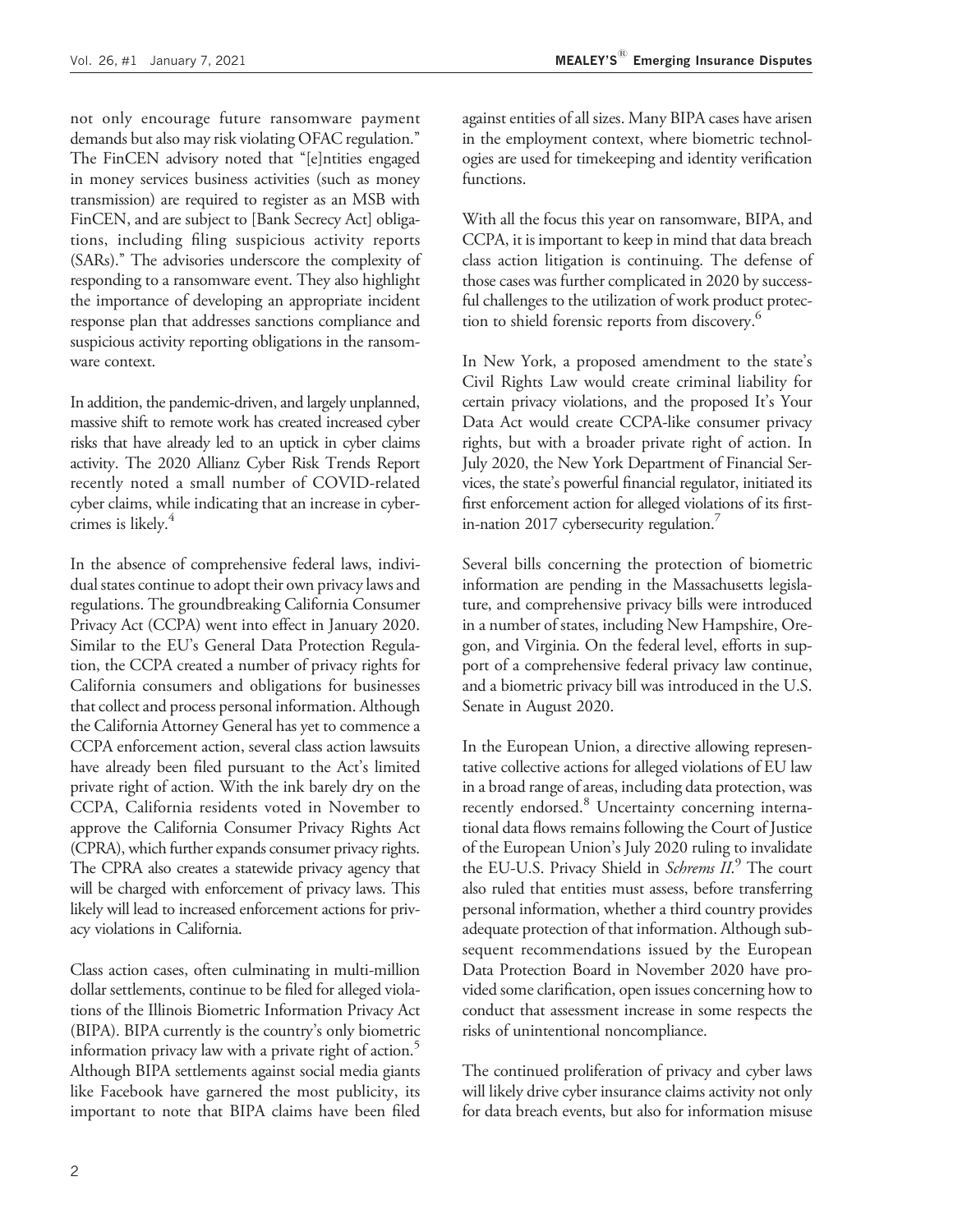claims having nothing to do with a breach. These factors, combined with increasing data breach litigation costs and the rise of nation state cyber-attacks, may result in a further hardening of the cyber insurance market, as well as increased premiums, underwriting scrutiny, and coverage disputes.

#### II. 2020 Silent Cyber Coverage Cases

#### A. Ransomware

In January 2020, a federal district court in Maryland ruled that the first-party property coverage in a businessowner's insurance policy (BOP) covered the replacement of the insured's computer system after a 2016 ransomware attack. National Ink and Stitch, LLC v. State Auto Property and Cas. Ins. Co., 435 F. Supp.3d 679 (D. Maryland 2020) (applying Maryland law). Following remediation, the system was still functional, but its performance was slowed by new protective software and it was likely that remnants of the virus remained on the system, increasing the risk of re-infection. The court determined that the 'loss of reliability, or impaired functionality demonstrate the required damage to a computer system, consistent with the 'physical loss or damage to' language in the policy.'' In our view, this decision does not materially advance efforts to secure cyber coverage under first party property policies for several reasons including that the 2016 National Ink policy at issue was written on the 1999 ISO form. More recent forms, such as the 2012 ISO BOP form, exclude computer-related losses.

#### B. Business Email Compromise

#### 1. Management Liability Policy

A Mississippi federal district court ruled that Computer Fraud Transfer and Funds Transfer Fraud coverages were not applicable to losses resulting from an email phishing scam. Miss. Silicon Holdings, LLC v. Axis Ins. Co., 440 F. Supp.3d 575 (N.D. Miss. 2020). The insured, Mississippi Silicon Holdings (MSH), had fallen prey to spoofed emails and wired more than \$1 million to fraudsters instead of a legitimate vendor. Three MSH employees approved the wire transfers before MSH learned that hackers had infiltrated its computer system and impersonated an authentic vendor.

MSH's insurer accepted coverage under the Social Engineering provision of its management liability The Computer Transfer Fraud provision covered losses resulting ''directly from Computer Transfer Fraud that causes the transfer, payment, or delivery of Covered Property from the Premises or Transfer Account to a person, place, or account beyond the Insured Entity's control, without the Insured Entity's knowledge or consent.'' The Funds Transfer Fraud provision provided coverage for loss "resulting directly from the transfer of Money or Securities from a Transfer Account to a person, place, or account beyond the Insured Entity's control, by a Financial Institution that relied upon a written, electronic, telegraphic, cable, or teletype instruction that purported to be a Transfer Instruction but, in fact, was issued without the Insured Entity's knowledge or consent.''

The court declined to adopted a proximate cause standard advocated by MSH, agreeing with the insurer that Computer Transfer Fraud coverage was not implicated because "nothing 'entered' into or 'altered' within [MSH's] Computer System ... directly caused the transfer of any Money.'' Instead, the MSH employees caused the transfer. Because the fraudulent emails did not themselves manipulate MSH's computer system, a ''Computer Transfer Fraud'' did not directly cause the transfers. The court further held that the requirement for the transfer to take place ''without the Insured Entity's knowledge or consent'' was not satisfied. The court rejected MSH's assertion that a more logical reading of the requirement would be that MSH had to have actual knowledge of material facts, such as the transferee's true identity, stating that MSH provided no legitimate reason to impose a heightened requirement into the policy. The court distinguished the Social Engineering Fraud provision, which "clearly authorizes coverage when an employee relies on information that is later determined to be false or fraudulent. In contrast, the Computer Transfer Fraud provision specifically states that coverage is only available when the loss occurs 'without the insured entities knowledge or consent.''

The court also held that the Funds Transfer Fraud coverage was not implicated because the MSH employees had knowledge of, and consented to, the transfers. The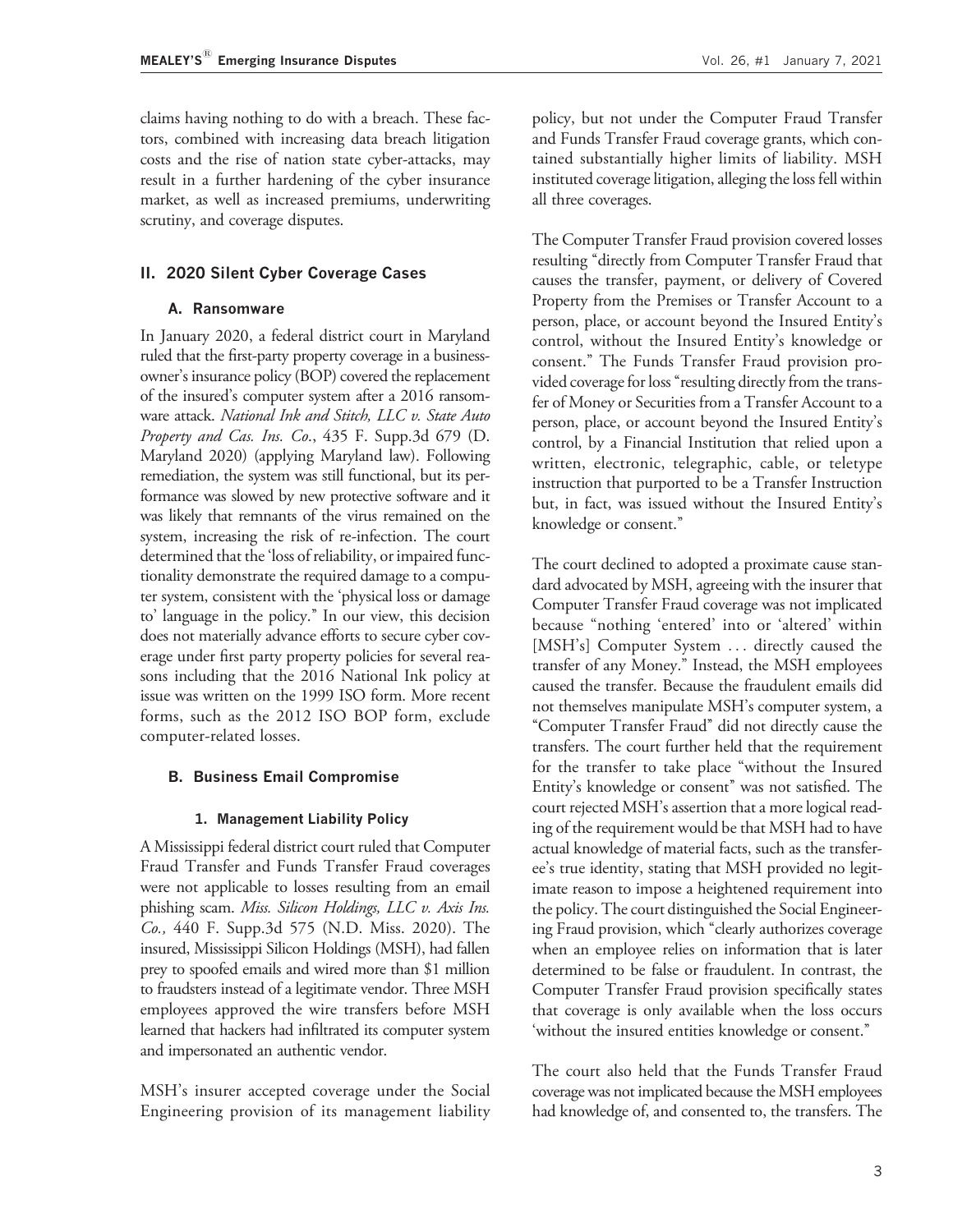court found no legitimate basis to accept MSH's argument that the policy required those MSH employees to know that the spoofed emails were fraudulent at the time of the transfers.

#### 2. Crime Policy

In Midlothian Enters. v. Owners Ins. Co., 439 F.Supp. 3d 737 (E.D. Va. 2020), a Virginia federal district court ruled a crime insurer had no obligation to cover losses resulting of an email phishing scam. In that case, a Midlothian employee had complied with an email request, purportedly from the company president, to wire more than \$400,000 from Midlothian's bank account to a bank account in Alabama. Several days later, Midlothian discovered the email was fraudulent and tendered a claim to Owners Insurance Company, which denied coverage.

The crime policy provided coverage for theft of money and securities, but excluded coverage for "[l]oss resulting from your, or anyone acting on your express or implied authority, being induced by a dishonest act to voluntarily part with title to or possession of any property." The court had no trouble deciding that the exclusion unambiguously precluded coverage. The court rejected the insured's attempt to create ambiguities in the exclusion by highlighting terms with more than one meaning or interpretations that conclude in different results in the interpretation of the exclusion.'' The court stated: ''The fact that a word or phrase has more than one dictionary definition ... does not make a provision ambiguous.''

The court also rejected the insured's argument that a victim of fraud can never act voluntarily, and that the exclusion does not apply where the instruction to make payment is fraudulent: "The fact that another individual pretended to authorize the transaction does not negate the voluntariness of the transfer ...'' Consequently, ''[a]llowing coverage of a fraudulently authorized transaction despite an exclusion based on 'any dishonest act' would unreasonably limit the exclusion and render the provision meaningless.'' (Emphasis in original.)

#### 3. Financial Institutions Bond

A New Jersey federal district court held that losses arising out of a phishing scam were not covered under a bank's Financial Institutions Bond. In Crown Bank JJR Holding Co. v. Great Am. Ins. Co., 2020 U.S. Dist. LEXIS 23136 (D. N.J. Feb. 11, 2020) (New Jersey

law), a fraudster impersonated Jackie Rodrigues, the wife of a senior executive of Crown Bank. In a series of 13 emails from a spoofed email address, the impersonator requested wire transfers from the Rodrigues's Crown Bank accounts to accounts in Singapore.

Pursuant to their customer agreement with Crown Bank, the Rodrigueses were permitted to request wire transfers by email, and Crown Bank was required to verify each request by calling the account holder at a designated phone number. Upon receipt of each of the fraudulent email requests, Crown Bank employees requested information needed to complete the transfer and emailed a wire transfer authorization form back to the impersonator. The impersonator would forge Mrs. Rodriguez's signature, and then email a PDF of the completed form back to the bank. Bank employees printed the PDF and then matched the forged signature on the form to the signature the bank had on file for Mrs. Rodrigues. Bank employees never called the designated phone number to verify the requests, even though the wire transfer form indicated that the call had been made. By the time the fraud was uncovered, over \$2 million had been transferred from the Rodrigues's accounts. Crown Bank sought coverage for the loss under its Financial Institutions Bond and its Computer Crime Policy for Financial Institutions. Its insurer denied coverage under both policies, and coverage litigation ensued.

Crown Bank asserted that its claim was covered by Insuring Agreement D of the Financial Institutions Bond. That provision applied to:

Loss resulting directly from the Insured having, in good faith, paid or transferred any Property in reliance on any Written, Original ... (4) Withdrawal Order ... (6) Instruction or advice purportedly signed by a customer of the Insured or by a banking institution ... which (a) bears a handwritten signature of any maker, drawer or endorser which is Forgery; or (b) is altered, but only to the extent the Forgery or [alteration] causes the loss. Actual physical possession of the items listed in (1) through (6) above by the Insured is a condition precedent to the Insured's having relied on the items. [bolding added]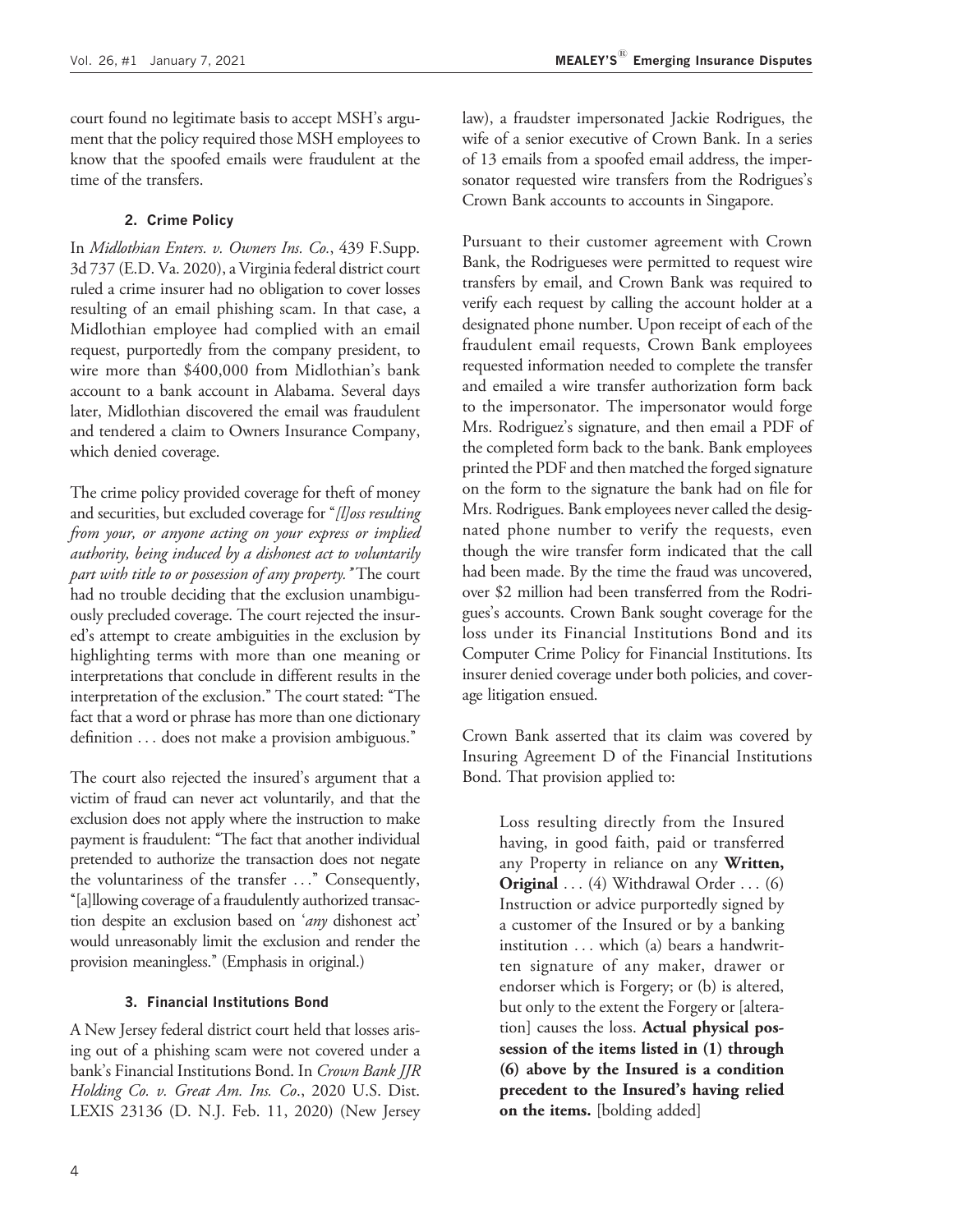The term "Original" was defined as "the first rendering or archetype and does not include photocopies or electronic transmissions, even if received and printed.'' ''Written'' was defined as ''expressed through letters or marks placed upon paper and visible to the eye."

The parties' central dispute was whether Crown Bank had actual physical possession of the "Written, Original'' wire transfer forms, a condition precedent to coverage under Insuring Agreement D. The insurer argued that the Bank failed to satisfy that condition because printouts of the electronically transferred PDFs from the impersonator did not fall within the Bond's definition of "Original." Crown Bank contended that a PDF itself is not an electronic transmission, and each print out of a wire transfer authorization form from a PDF was a "first rendering" within the definition of "Original.'' The court rejected the Bank's arguments because ''documents transmitted electronically are not originals, even if received and printed," according to the Bond. The Bank's additional contention that the "first rendering or archetype'' language in the definition of Original was ambiguous as applied to PDFs also missed the mark: "Regardless of any ambiguity concerning whether a PDF may qualify as an 'Original' without electronic transmission, where a PDF (or any electronic file format) is transmitted electronically, it cannot qualify as an 'Original' as defined in the [Bond.]''

The court deferred ruling on whether there was coverage under the Computer Systems Fraud Insuring Agreement in the crime policy pending further briefing on the insured's objectively reasonable expectation of coverage under that policy.

#### 4. Errors & Omissions Policy

In November, a New Jersey federal district court ruled that there was no coverage under a title agent's errors and omissions policy for losses resulting from an email phishing scam. In Authentic Title Servs. v. Greenwich Ins. Co., No. 18-4131 (KSH) (CLW), 2020 U.S. Dist. LEXIS 215018 (D.N.J. Nov. 17, 2020, the title agent received emails purporting to be from a mortgage letter, directing the agent to transfer over \$480,000 to a specified bank account and to confirm the transfer by email only. The emails were in fact sent to the agent by a fraudster. The agent followed the directions in the spoofed emails, but later realized that the funds had been transferred to a fraudulent account. By that time, the money had been

withdrawn from the fraudster's account and could not be recovered. The agent then tendered a claim for the loss under its E&O policy. The insurer denied coverage, citing exclusion  $14(a)$  for "the commingling, improper use, theft, stealing, conversion, embezzlement or misappropriation of funds or accounts.''

In the subsequent coverage action, the court agreed with the insurer that the exclusion applied, stating:  $T$ ]he terms undoubtedly apply to the  $\ldots$  funds that [the agent] erroneously sent to the fraudster's account; it doesn't matter ... who committed the theft or other prohibited act, the insured or another party; if the claim arose from such an act (and it cannot reasonably be disputed that it did), the plain and ordinary meaning of the language in exclusion 14(a) supports [the insurer's] denial of coverage.''

The agent argued that exclusion 14(a) should not apply because the agent had no knowledge of the fraud. In support of that argument, the agent noted that policy exclusion 8 for "criminal, intentionally wrongful, fraudulent or malicious acts or omissions" exempts situations where the insured had no knowledge of the acts in question. The court stated:

> [The agent's] invitation to read exclusion 14(a) in the context of the policy as a whole helps [the insurer's] position rather than its own. [The agent] argues that exclusion 14(a) must be read to reach only conduct by the insured. But the language of other exclusions suggests that when [the insurer] intended that result, it expressly stated so. Exclusion 8 ... includes the carve-out language ... Exclusion 14(a) does not. As [the insurer] argues, this indicates that the company intended it to apply to conduct regardless of whether the insured was involved; in other words, this is the intended result of the language, rather than an unintended.

The court concluded that the policy ''language is not ambiguous, and the Court rejects [the agent's] arguments to the contrary, including its resort to the doctrine of the insured's reasonable expectations and its reliance of decisions that found ambiguity in policy language bearing no resemblance to the ... policy before the Court.''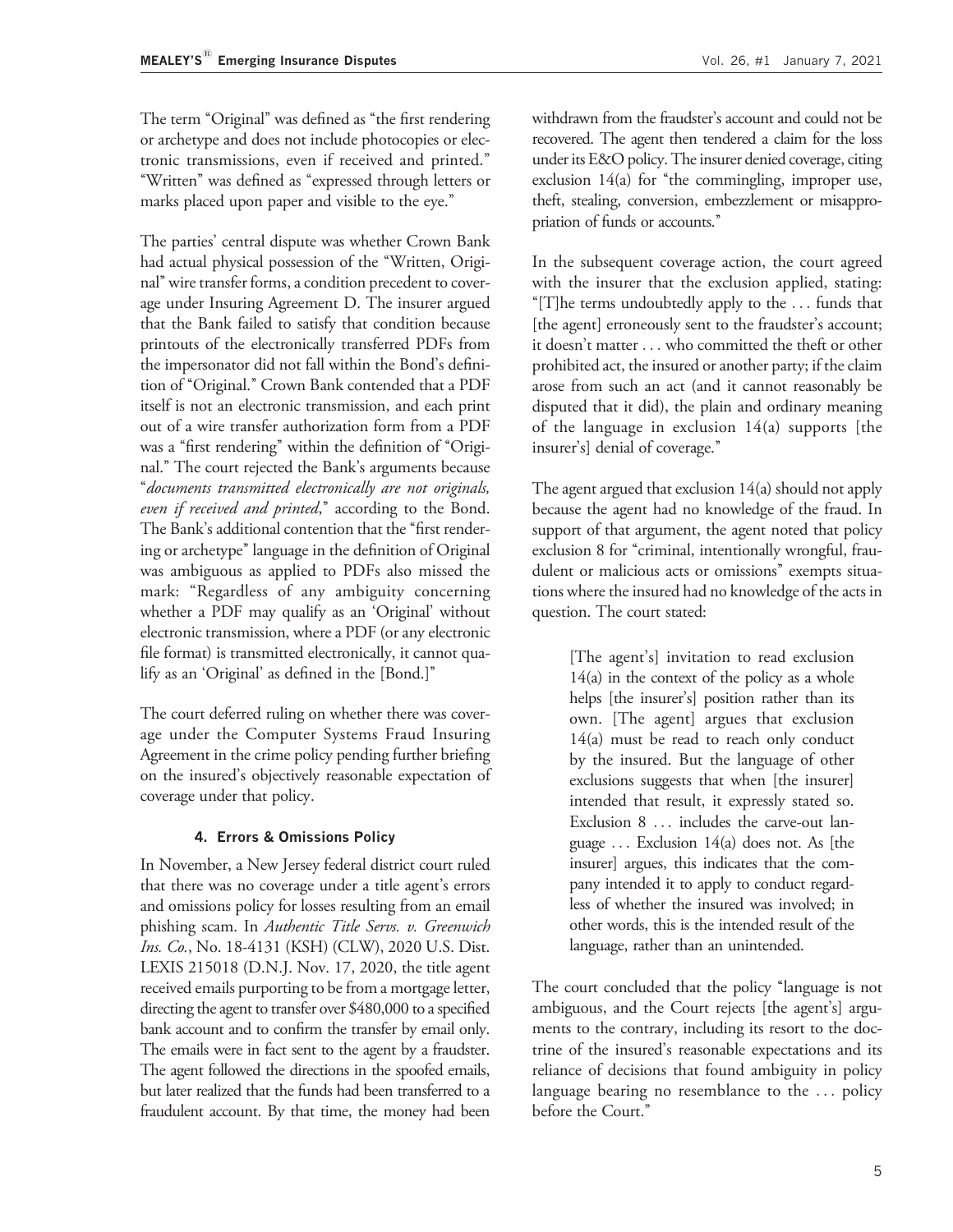#### C. Privacy Violations

In Brighton Collectibles, LLC v. Certain Underwriters at Lloyd's London, 798 F. App'x 144 (9th Cir. 2020), an insurer was required to defend a putative class action alleging that the insured retailer collected and sold customers' personal information in violation of California's Song-Beverly Credit Card Act. The insured argued that the claim triggered its personal injury coverage, which applied to personal injury caused by an offense arising out of the insured's business, which includes ''oral or written publication of material that violates a person's right of privacy.'' Based on California Supreme Court precedent holding that the overriding purpose of the Credit Card Act is to protect the personal privacy of consumers, the Ninth Circuit found that the class action alleged an invasion of privacy sufficient to trigger the insurer's duty to defend. The court rejected the insurer's assertion that coverage was barred by the policies' exclusions for ''advertising, publishing, broadcasting or telecasting done by or for'' the insured. The court stated: "The word 'publishing' in this coverage exclusion cannot be read to have the same meaning as the word 'publication' in the personal injury provision. Such a reading would exclude coverage for virtually any publication over which [the insured] might realistically be sued, rendering the policies' express coverage for publications that violate privacy rights practically meaningless.'' The court also noted that the "grouping of 'publishing' with 'advertising..., broadcasting or telecasting' in the coverage exclusion suggests that the exclusion applies only to broad, public-facing marketing activities.''

In another case addressing the "publication" requirement for personal injury coverage, an Illinois state appellate court ruled that a customer's biometric privacy class action claims against an insured tanning salon potentially fell within two insurers' personal injury coverage. West Bend Mutual Insurance Co. v. Krishna Schaumburg Tan, Inc., 2020 IL App (1st) 191834 (March 20, 2020). The plaintiff in the underlying class action alleged that the salon violated BIPA in connection with its collection of her fingerprint scan to enable her to access the salon.

Even though the plaintiff's biometric information was shared only with the vendor who implemented the salon access technology, the court ruled that the policies' "publication" requirement was satisfied. The court also held that an exclusion for ''violation of statutes that govern emails, fax, phone calls, or other methods of sending materials or information'' did not apply, even though the fingerprint scan had been sent to the vendor allegedly in violation of BIPA. The court ruled that the exclusion applies to laws that govern "methods of communications," not to laws like BIPA, which "limit the sending or sharing or certain information.'' This decision has been criticized, particularly on the ground that "publication" requires widespread distribution of the material at issue to the public under Illinois precedent.

#### III. Looking Ahead

On the coverage litigation front, even though insurers were largely successful in defending silent cyber claims in 2020, we expect that policyholders – particularly those who have not obtained cyber insurance – will continue to seek coverage for privacy and cyber claims under non-cyber policies. Insurers are urged to closely following legal and regulatory developments in this area and to consider their underwriting procedures and policy wordings across all coverage lines in light of these emerging and often high-stakes risks. Currently there is a relative dearth of judicial decisions interpreting and applying cyber-specific policies. However, we expect that, over the next couple of years, the pace of judicial decisions under cyber-specific policies will increase markedly.

#### Endnotes

- 1. For the language of the exclusions, see S.M. Seaman and J.A. Selby, ''Insurers Take Steps to Reduce Silent Cyber Exposures," Hinshaw Insights for Insurers (Feb. 10, 2020), available at [https://www.hinshawlaw.com/news](https://www.hinshawlaw.com/newsroom-updates-insurers-take-steps-reduce-silent-cyber-exposure.html) [room-updates-insurers-take-steps-reduce-silent-cyber](https://www.hinshawlaw.com/newsroom-updates-insurers-take-steps-reduce-silent-cyber-exposure.html)[exposure.html](https://www.hinshawlaw.com/newsroom-updates-insurers-take-steps-reduce-silent-cyber-exposure.html).
- 2. See S&P Global Market Intelligence, Cyber Insurers Wrestle with War Exclusions as State-Sponsored Attack Fears Grow (Jan. 30, 2020), available at [https://www.spglobal.com/marketintelligence/en/](https://www.spglobal.com/marketintelligence/en/news-insights/latest-news-headlines/cyber-insurers-wrestle-with-war-exclusions-as-state-sponsored-attack-fears-grow-56743302) [news-insights/latest-news-headlines/cyber-insurers](https://www.spglobal.com/marketintelligence/en/news-insights/latest-news-headlines/cyber-insurers-wrestle-with-war-exclusions-as-state-sponsored-attack-fears-grow-56743302)[wrestle-with-war-exclusions-as-state-sponsored-attack](https://www.spglobal.com/marketintelligence/en/news-insights/latest-news-headlines/cyber-insurers-wrestle-with-war-exclusions-as-state-sponsored-attack-fears-grow-56743302)[fears-grow-56743302.](https://www.spglobal.com/marketintelligence/en/news-insights/latest-news-headlines/cyber-insurers-wrestle-with-war-exclusions-as-state-sponsored-attack-fears-grow-56743302)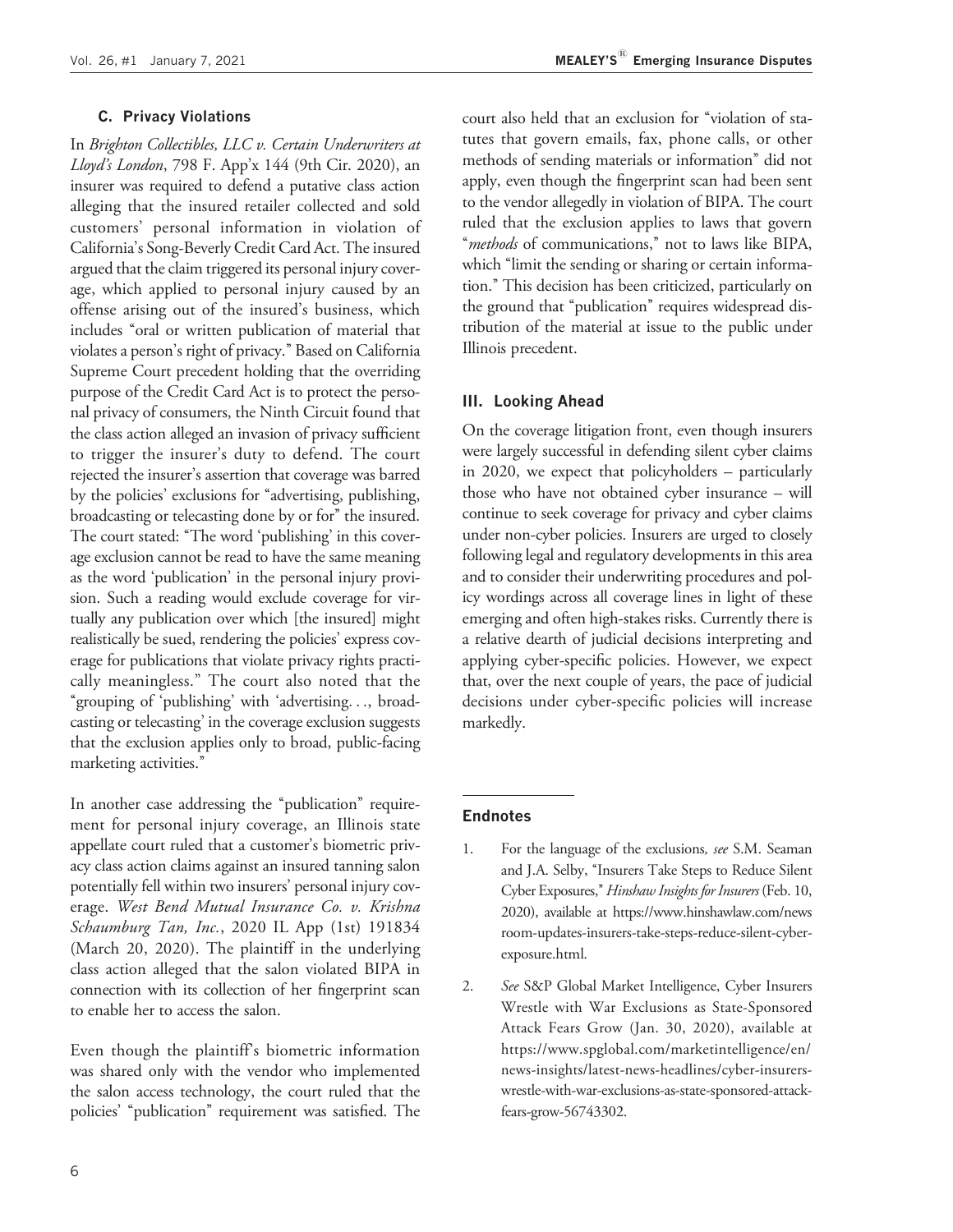- 3. See S.M. Seaman and J.R. Schulze, Allocation of Losses in Complex Insurance Coverage Claims (Thomson Reuters 9th Ed. 2020-21) at Chapter 17 (Cybersecurity and Privacy Claims).
- 4. AGCS Trends in Cyber Risk 2020 (Nov. 2020), available at [https://www.agcs.allianz.com/news-and](https://www.agcs.allianz.com/news-and-insights/reports/cyber-risk-trends-2020.html)[insights/reports/cyber-risk-trends-2020.html.](https://www.agcs.allianz.com/news-and-insights/reports/cyber-risk-trends-2020.html)
- 5. See S.M. Seaman, J.A. Selby and J.E. DeLascio, ''Insurance Coverage for Biometric Claims,'' New York Law Journal (Oct. 2, 2020).
- 6. See In Re: Capital One Consumer Data Security Breach Litigation, MDL No. 1:19md2915 (AJT/JFA) (E.D. Va. May 26, 2020) (Mem Op.).
- 7. In the Matter of: First American Title Ins. Co., No. 2020-0030-C (N.Y.D.F.S), available at [https://www.](https://www.hinshawlaw.com/assets/htmldocuments/Blogs/Consumer%20Crossroads/first_american_notice_charges.pdf) [hinshawlaw.com/assets/htmldocuments/Blogs/](https://www.hinshawlaw.com/assets/htmldocuments/Blogs/Consumer%20Crossroads/first_american_notice_charges.pdf) [Consumer%20Crossroads/first\\_american\\_notice\\_](https://www.hinshawlaw.com/assets/htmldocuments/Blogs/Consumer%20Crossroads/first_american_notice_charges.pdf) [charges.pdf](https://www.hinshawlaw.com/assets/htmldocuments/Blogs/Consumer%20Crossroads/first_american_notice_charges.pdf).
- 8. See E.U. Parliament Directive, available at [https://data.](https://data.consilium.europa.eu/doc/document/ST-9573-2020-REV-1/en/pdf) [consilium.europa.eu/doc/document/ST-9573-2020-](https://data.consilium.europa.eu/doc/document/ST-9573-2020-REV-1/en/pdf) [REV-1/en/pdf](https://data.consilium.europa.eu/doc/document/ST-9573-2020-REV-1/en/pdf).
- 9. See Data Protection Commissioner v. Facebook Ireland Limited and Maximillian Schrems, Case No. C-311/18, available at [http://curia.europa.eu/juris/document/](http://curia.europa.eu/juris/document/document.jsf?text=&docid=228677&pageIndex=0&doclang=EN&mode=lst&dir=&occ=first&part=1&cid=9710189) [document.jsf?text=&docid=228677&pageIndex=0&](http://curia.europa.eu/juris/document/document.jsf?text=&docid=228677&pageIndex=0&doclang=EN&mode=lst&dir=&occ=first&part=1&cid=9710189) [doclang=EN&mode=lst&dir=&occ=first&part=1&](http://curia.europa.eu/juris/document/document.jsf?text=&docid=228677&pageIndex=0&doclang=EN&mode=lst&dir=&occ=first&part=1&cid=9710189) [cid=9710189](http://curia.europa.eu/juris/document/document.jsf?text=&docid=228677&pageIndex=0&doclang=EN&mode=lst&dir=&occ=first&part=1&cid=9710189). ■